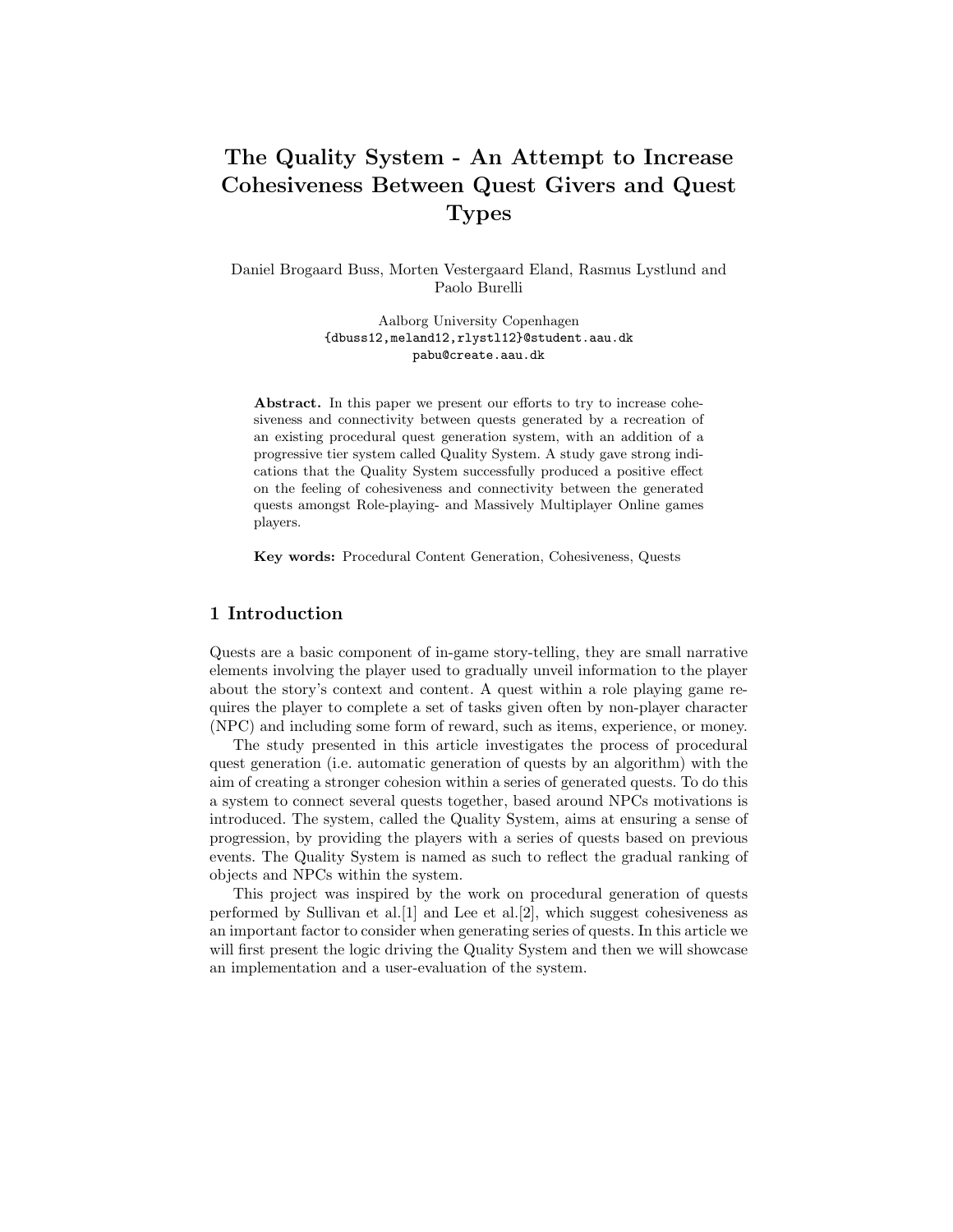|        | <b>Profession</b> Motivations Items                    | <b>Skills</b> | Enemies         |       |
|--------|--------------------------------------------------------|---------------|-----------------|-------|
| Farmer | Knowledge 3, Seeds, Farm-                              |               | Rats.           | Boar, |
|        | 4, Comfort 2, ingtools,<br>Serenity 4, 5, Food/harvest |               | Moles,<br>ters. | Crit- |
|        | Protection 3,                                          |               |                 |       |
|        | $&$ Equipment                                          |               |                 |       |
|        |                                                        |               |                 |       |

Table 1. An example of Motivations, Items, Skills, and Enemies fitting the Farmer profession

### 2 Quality System & Structure

Based on the structural analysis of role-playing-games quests performed by Doran and Parberry and on their quest generator [3], we designed a system capable of generating coherent quest series linked by the context in which the quests take place, ensuring a connection between the quest NPCs, the quest that gets generated and the previously generated quests.

For this purpose, we have introduced the concept of NPC profession and NPC tier which are used to allow the generator to guide the progression of the quest and maintain coherence in the quest assignment. The first concept describes the main role of the NPC responsible of providing a quest to the player, influencing the types of quests that can be generated, while the second concept describes the rank of the quests that can be generated in terms of influence and level of responsibility of the NPC.

With the addition of these two concepts, instead of initiating the quest generation from an initial random motivation, the Quality System starts by randomly generating an NPC with a profession which is responsible of providing to the player a randomly generated quest that fits his or her profession. For instance, a blacksmith NPC might ask the player to gather some iron ore or deliver a finished suit of armour, whereas a king NPC might ask the player to go and rescue a princess or kill a dragon.

Furthermore, to provide the player with a sense of progression, professions are categorized into different tiers with an ascending quality (e.g. minor, major, and epic) and each tier has categories containing NPC professions, motivations, skills, and enemies/items, each fitting to the quality of the tier they are in. Table 1 shows an example of a profession categorized as "minor with its corresponding motivations, items, skills and enemies.

It is important to note that Table 1 only shows an example of NPC profession. The name of the profession, the motivations, skills, and enemies/items can easily be swapped, removed, or added, to fit any specific game in which the system can be used.

Based on this arrangement of professions and NPCs in different tiers, the system attempts to provide a sense of progression. The first quest generated is always a minor quality quest; once that quest is completed, the system will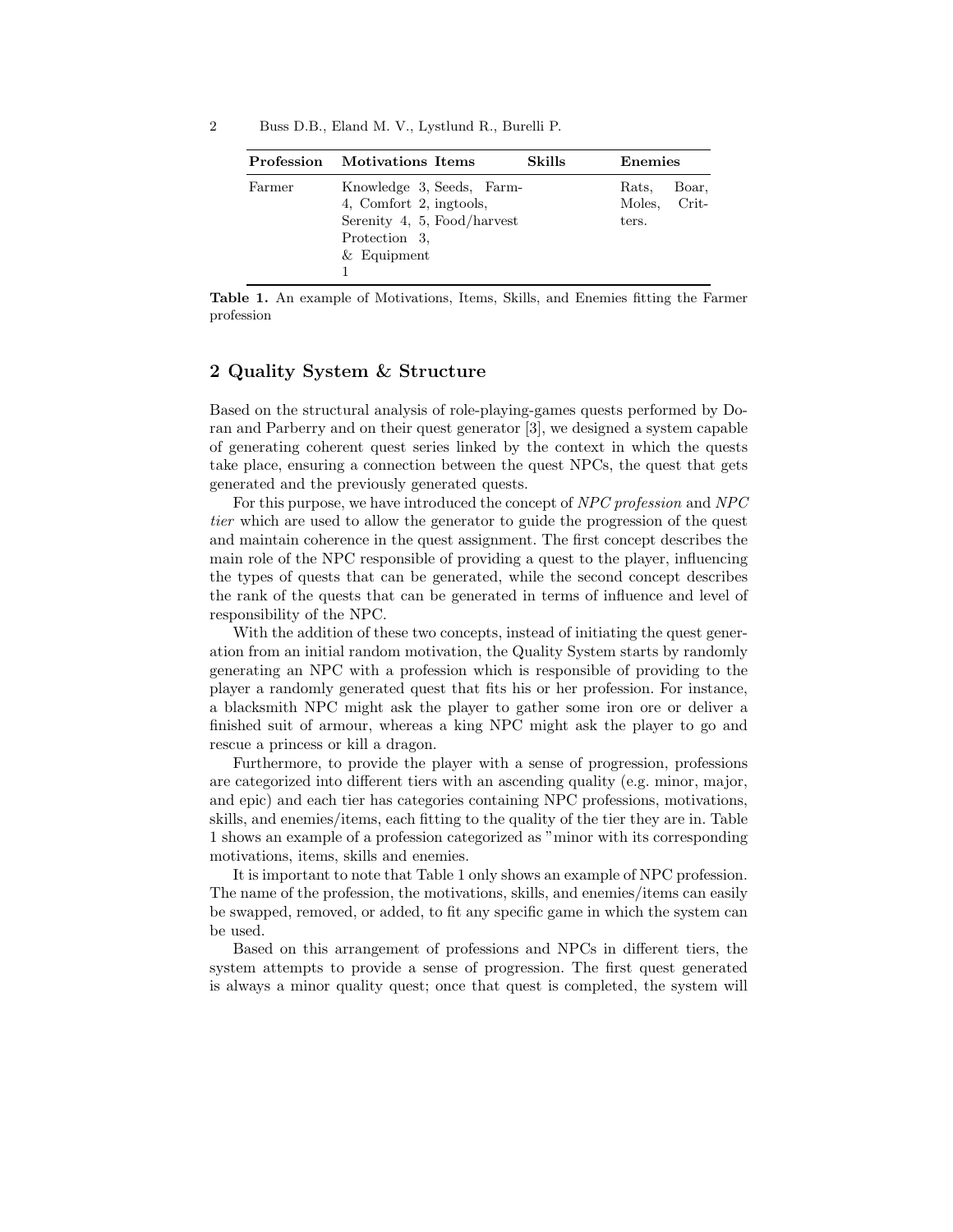| Question                              |             | Set A Set B P-value |
|---------------------------------------|-------------|---------------------|
| Between-quests connection 0.035 1.421 |             | 0.000               |
| Internal coherence                    | 0.289 1.316 | 0.000               |
| Preference                            | 0.158 0.737 | 0.002               |
| Applicability                         | 1.105 1.658 | 0.001               |

Table 2. Average answers given by the participants expressed through a 5 points Likert scale defined between -2 and 2.

perform a calculation to determine if the next quest to be generated should be another minor quality quest or if it should advance to the next tier, in this case, a major quality one.

A change in the quest tier corresponds also in a change of the NPC providing the next quest so, in case such a progress happens, the system provides a connection text giving the player a reason why they should visit this other NPC to help out. As the player progress through the quests in the different tiers, the chance increases each time for them to advance, meaning that the player always need to complete one quest, from a given tier before being able to move on. At each quest completion, the tier of the next quest is determined randomly with an increasing chance of progress dependent on the number of quests completed in the current tier. In the implementation tested in this article a 20% progress chance was used for minor quests and a 33% progress chance for major quests. With this configuration, the player can receive a minimum of three quests in a chain of quests and a maximum of 11.

#### 3 Evaluation

A study has been conducted with a total of 38 participants (34 of them male) with the purpose of evaluating the quest generation mechanism described in this article. All of the participants were role-playing game (RPG) and/or massively multi-player on-line (MMO) players, with several different nationalities represented (Danish; English; Canadian; Korean; Bosnian; Vietnamese; Dutch; Romanian; Greek; Croatian; French) and ranging in age from 18 to 45.

The evaluation was performed in the form of a within subject experiment in which each participant was asked to rate, through a 5-point Likert scale, four aspects of two sets of printed quests: one set generated through a recreated version of the generator proposed in [3] (set A) and one set generated through the Quality System (set B). As shown in Table 2, the questions focused on the participants' perception of the level of connection between the quests and of the coherence of each quest taken singularly, on their preference and on the perceived applicability to a computer game.

The resulting data reveal that, in every question, set B was rated significantly higher than set A. To evaluate the significance of this difference, we first performed a Kolmogorov Smirnov test to check for data normality. As the test